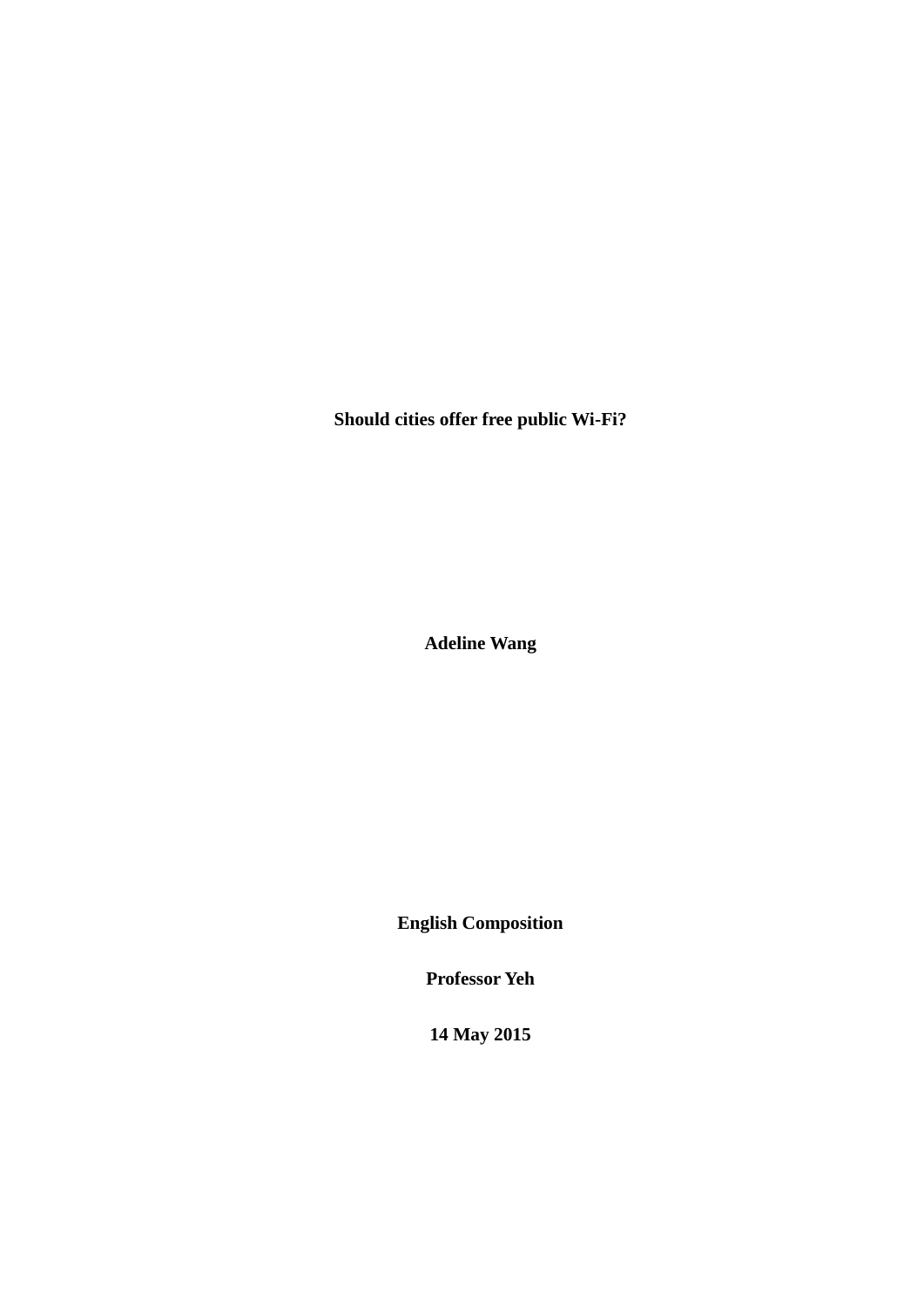## Outline

THESIS: With the progress of the times, the Internet has become an indispensable means of providing information; therefore, cities should offer free public Wi-Fi to create a more convenient and modern society for the public.

- I. Free public Wi-Fi can improve work efficiency and vary learning method.
	- A. With Internet, officers can not only work at office, but at cafeteria, home or any other comfortable atmosphere.
	- B. Internet provides a great deal of information, and this considers very useful especially for students in school.
	- C. The citizens can acquire abundant information at any moment.
- II. Free public Internet access is beneficial to the society in many ways.
	- A. It definitely promotes city's tourism industry.
	- B. The emergent events can be spread rapidly and the public can be notified right away.
	- C. It brings the world closer, and we are able to explore other cultures.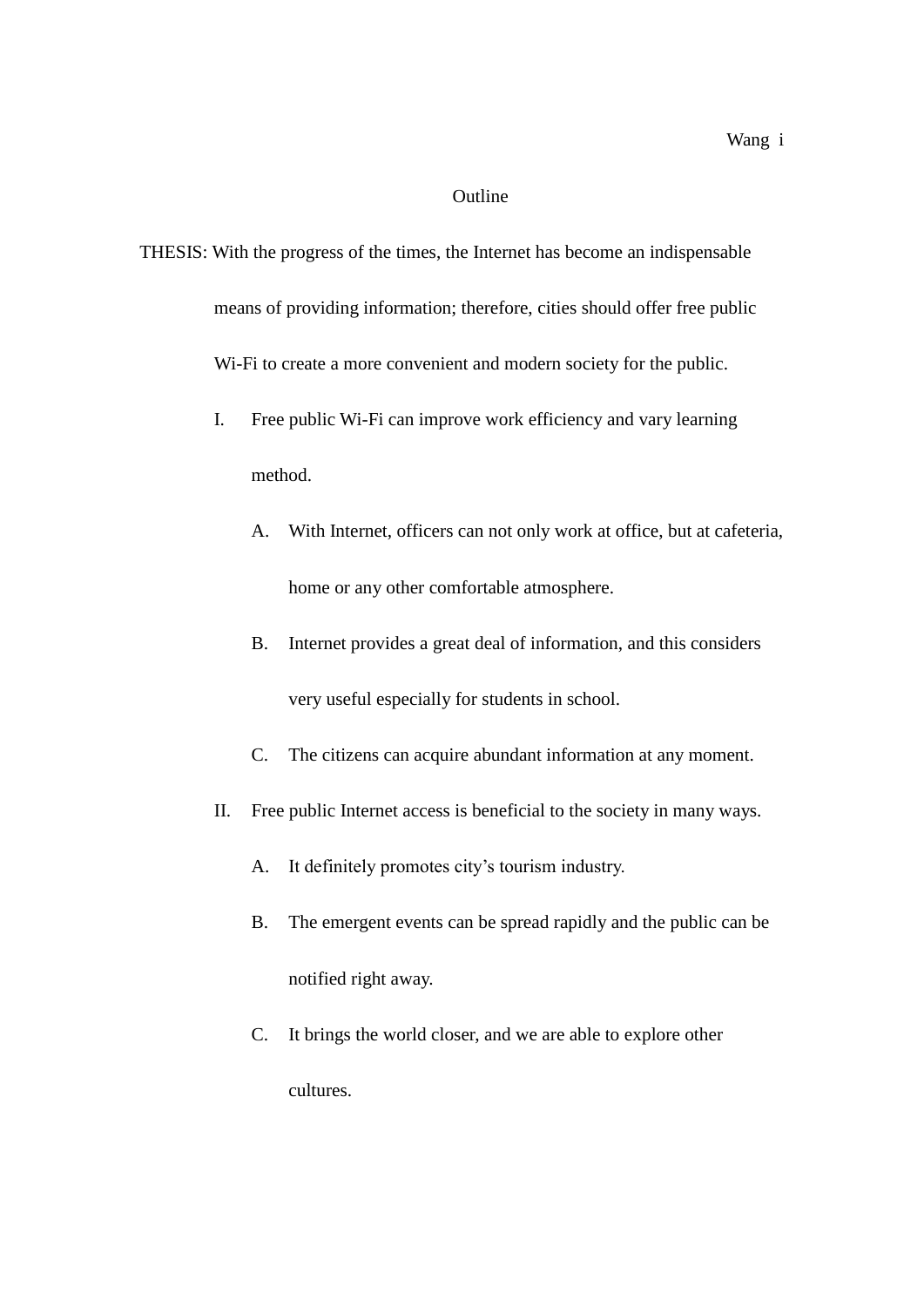- III. Although many critics doubt the free Internet is dangerous and it may isolate people, it is still a need in human world, and we just ought to utilize it in a right way.
	- A. The government should practice stricter laws to stop any crime on the Net.
	- B. The depression is not caused from the Internet itself, but from the false use of it.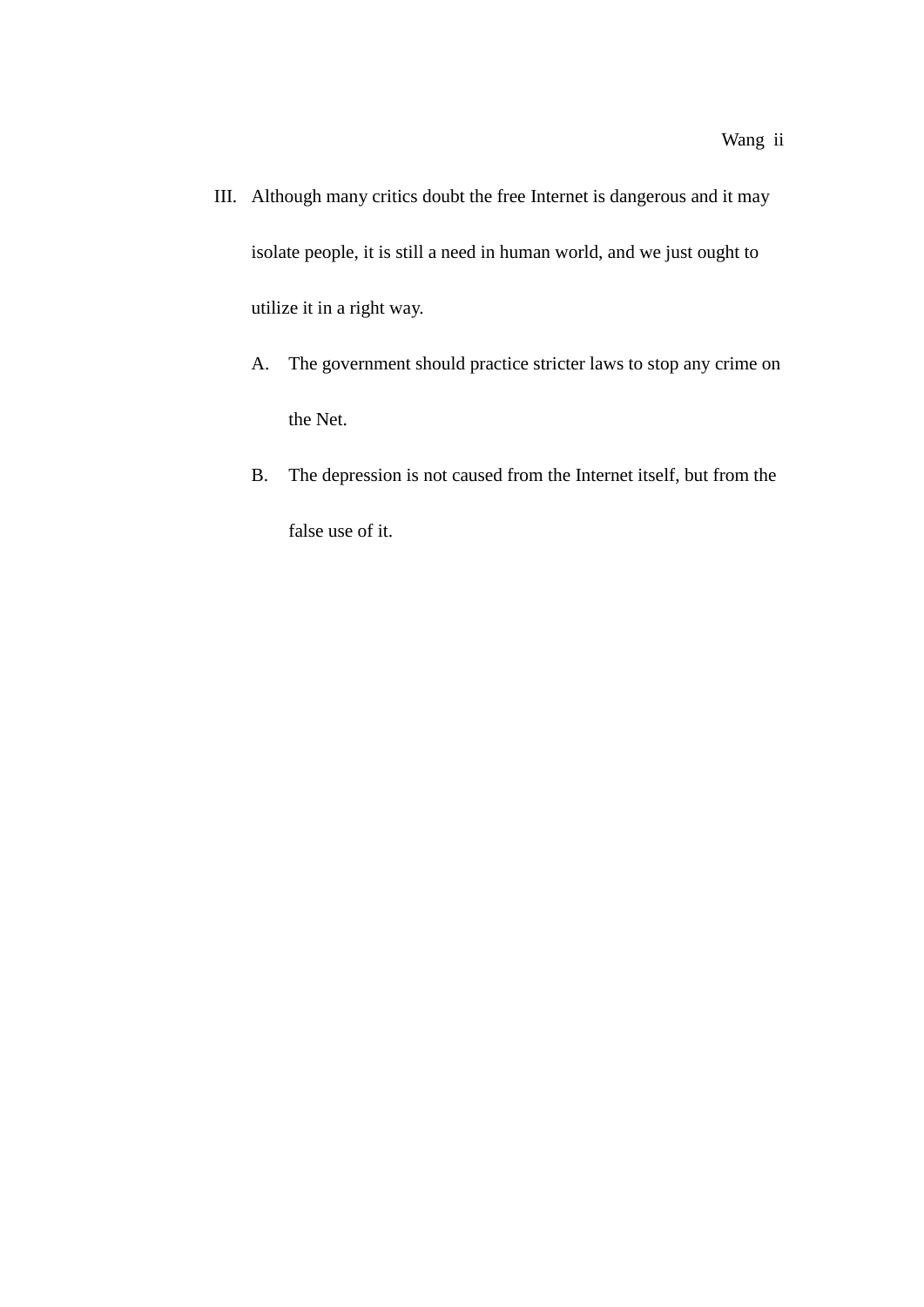Everything in the universe is in continual change, and human demand is getting greater within this changing process. In many countries, government offers free internet section in the cities. Yet this service has not been offered throughout Taiwan area. In some cities, it is still very inconvenient and even difficult to obtain the internet services. With the progress of the times, the Internet become an indispensable means of providing information; therefore, cities should offer free public Wi-Fi to create a more convenient and modern society for the public.

Free public Wi-Fi can improve work efficiency and vary learning method. Scott Fox, an American financial author and founder of ClickMillionaires.com, mentioned in his book:

> The biggest current contributor to improved efficiency is the Internet. By linking people worldwide in an inexpensive, round-the-clock communications network, the Internet has greatly increased the availability of information and the speed of business transaction (Fox).

With Internet, working staff can not only work at office, but at cafeteria, home or any other comfortable atmosphere. The fast and reliable internet will definitely improve the way people work, for the officers do not need to commute to a far place to do their job. This will lessen traffic jam in cities, allowing workers to have content atmosphere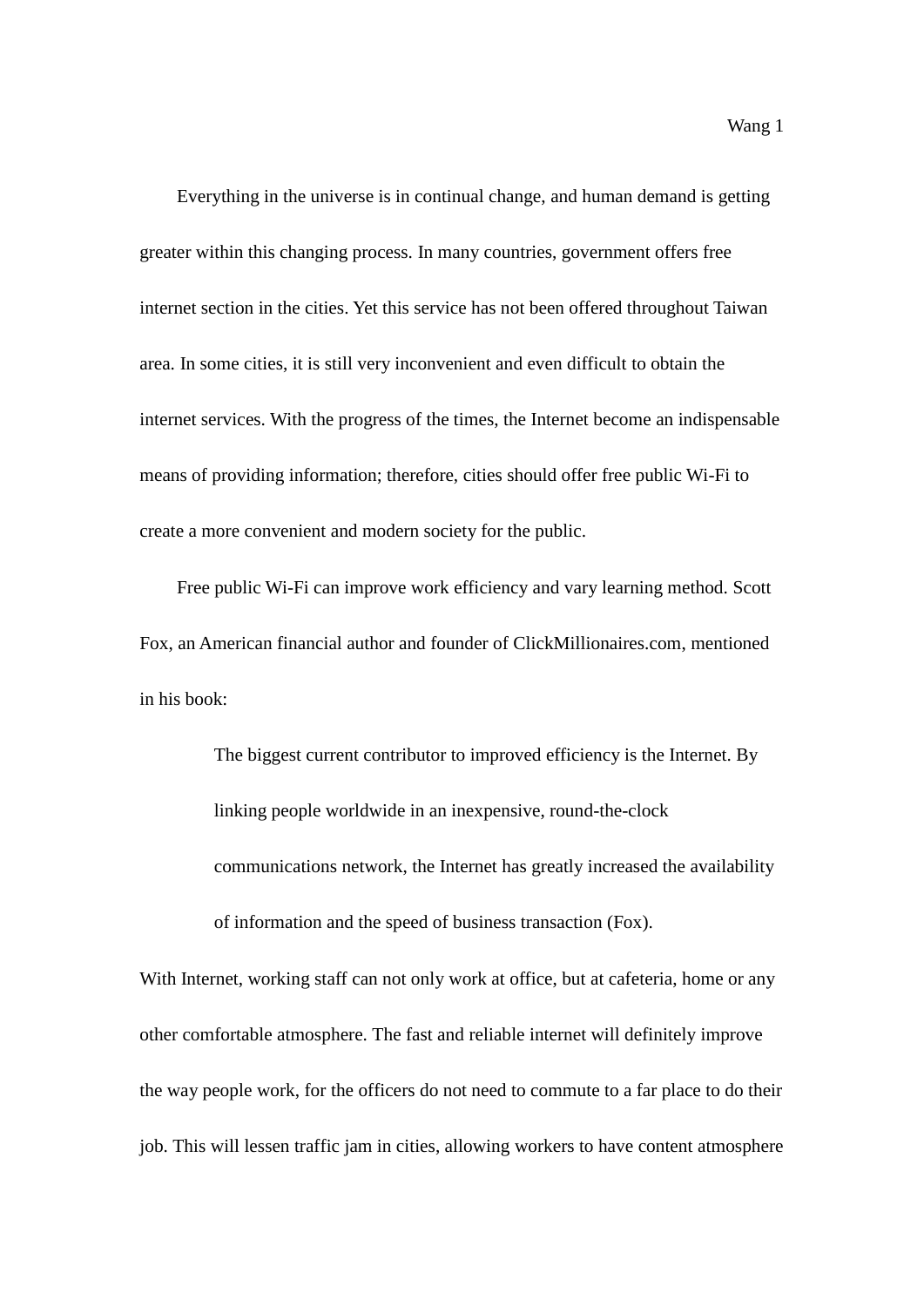to finish their daily work. Next, Internet provides a great deal of information, and this considers very useful especially for students in school. "In the field of education, Internet is used not only to supplement classroom teaching, but also an increasingly popular medium for delivery of online education courses (Khosrowpour)." Indeed, it is said that information is power. Internet has positive impact on education by broadening learning method. With such service, students will be available to go through tremendous and various information resources in a very short time.

Furthermore, the citizens can acquire abundant information at any moment. Pakhare pointed out that Internet provides knowledge on any topic under the sun rapidly:

> Search engines make information accessible on various subject matters such as, government law and services, trade fairs and conferences, market information, new innovations and technical support, and even dispense advice on love and relationships matters (Pakhare).

It becomes a useful tool in human life, and has been popular with people ever since its invention. Free public Wi-Fi helps citizens catch the latest news at any time, and thus people can seek assistance through the Net whenever in need.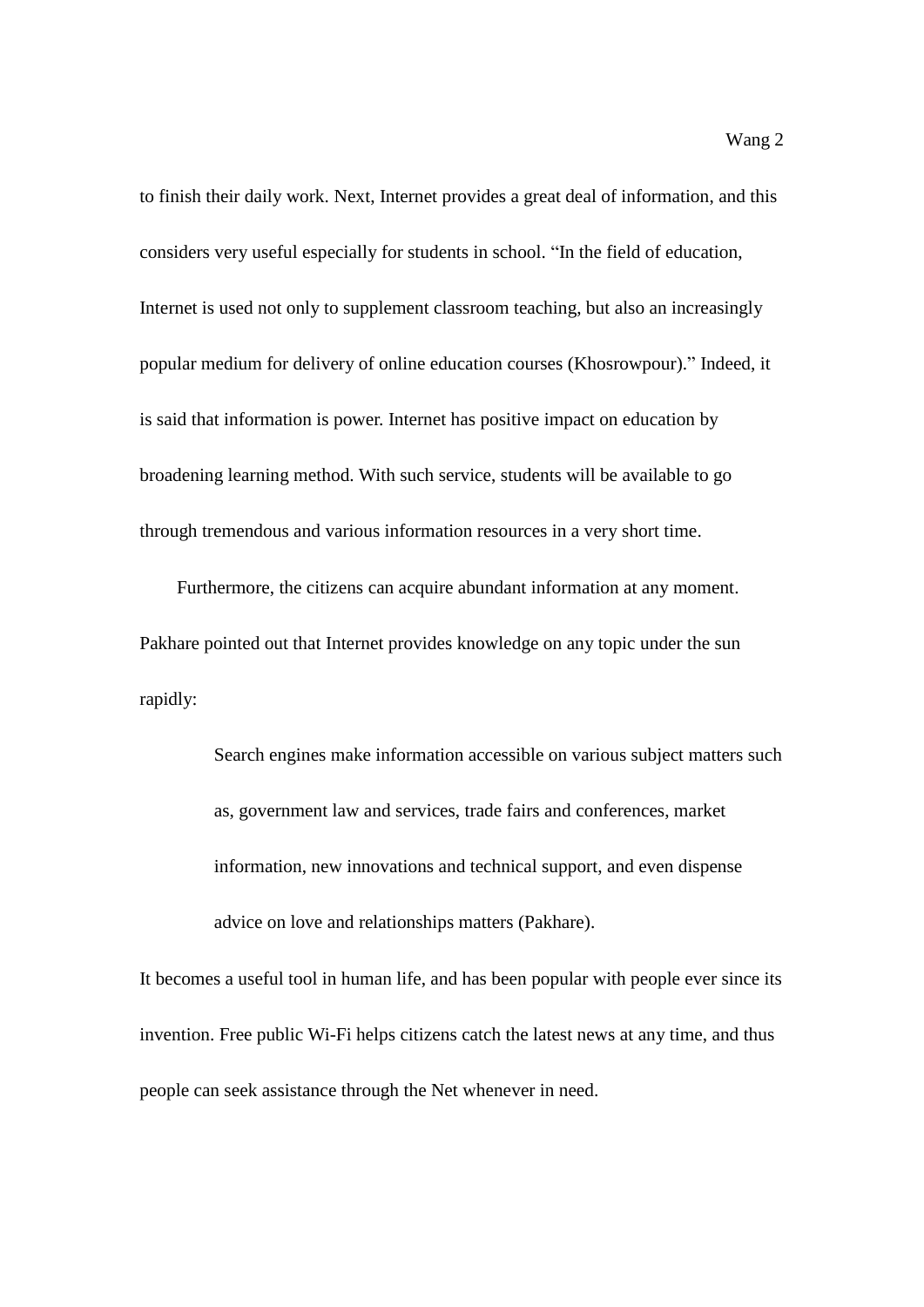Free public Internet access is beneficial to the society in many ways. To take tourism as an example, it will definitely promote city's tourism industry. "Woodstock was one of the first towns in Vermont to create its own wireless zone throughout its downtown area (Lovegrove)." Lovegrove mentioned that after having its wireless zone, Woodstock has become a destination town, instead of a pretty place to drive through (Lovergrove). Every positive comment stated online will be the motivation which makes tourists be willing to stop and explore more about the spot. In addition, not only does Internet promote tourism industry, but the emergent events can be spread rapidly and the public can be notified right away. "The Internet became the delivery platform of choice. It was easier and faster, and people liked it better than the paper-or hard copy-version (Baehr)." Free public Wi-Fi allows people to obtain the information and emergent event notification through the connection via their laptops or via a handheld device such as smartphone. Apart from contacting friends or families on the way to the destination, free Wi-Fi system also brings much more convenience into our life: We are able to book the ticket for a movie, transfer fund, and pay utility bills or taxes without having to leave our homes or offices (Pakhare).

Not only that, it also brings the world closer, and people are able to explore other cultures. There are so many chatrooms and applications allow people to meet new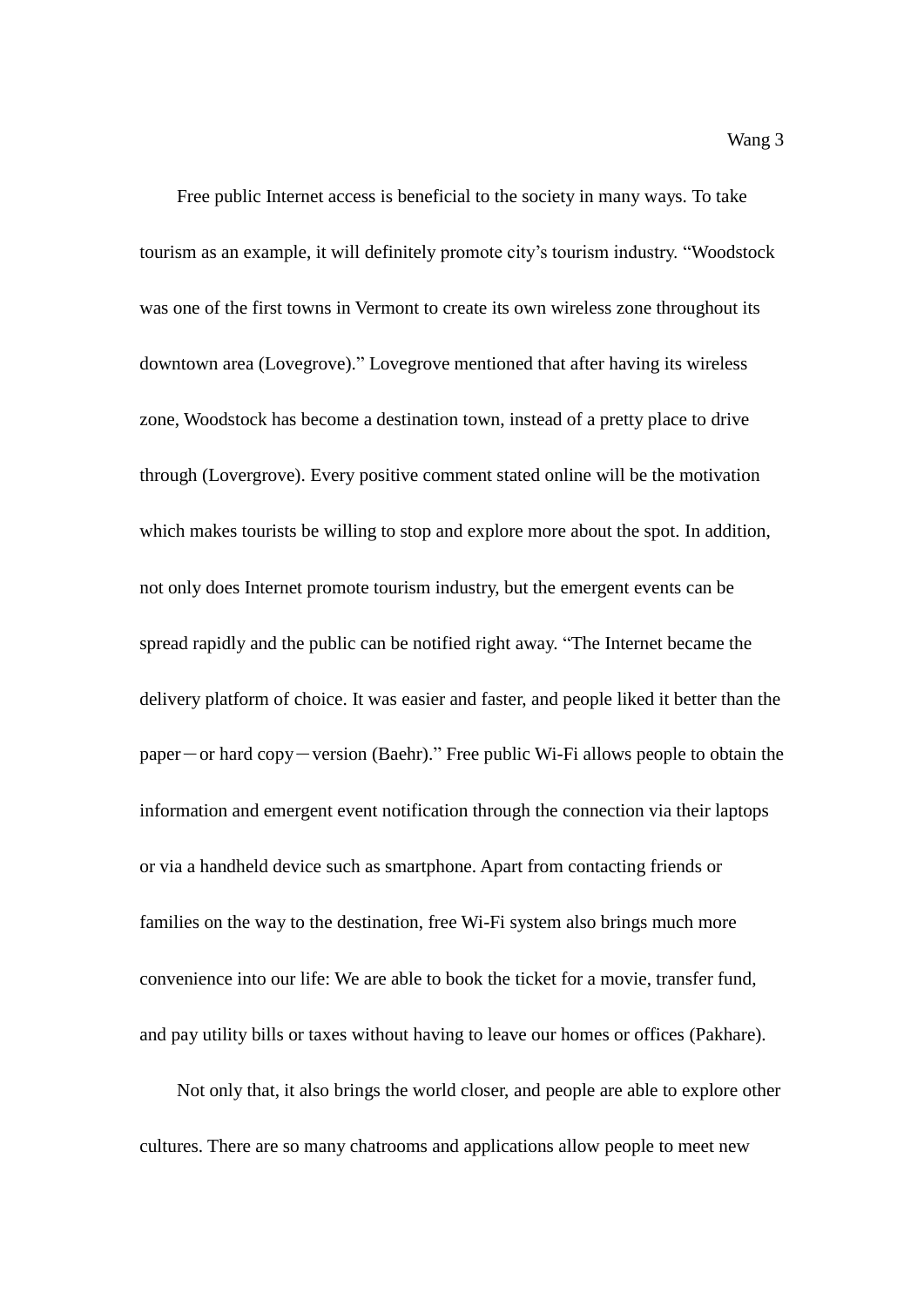friends on the Net. Moreover, it is easy to find a long-lost friend with internet services. A fast, free and reliable internet service can hold the world together, making people connect to one another.

Although many critics doubt the free Internet is dangerous and it may isolate people, it is still a need in the modern society, and people just ought to utilize it in a right way. Many people are against free public Wi-Fi because it has many crimes, such as fraud, viruses and theft of personal information, been committed through Internet (O'Donnell). However, the problem is not the universality of the Net itself, but the security system being unsafe (O'Donnell). Thus government practices stricter laws to stop the crime on the Net. In 2012, Taiwan government passed the new Personal Data Protection Law which protects individuals, companies and groups (Law & Regulations Database of The Republic of China). Hence, a simple safeguard is provided by Kurt M. Saunders:

Install devices such as highly secure firewalls, password protection systems, and access use and monitoring software to protect databases containing confidential, sensitive, or proprietary data, as well as information or materials that are protected by copyright or trade secret (Saunders).

If there are some evidences of the crime, people should "immediately contact the law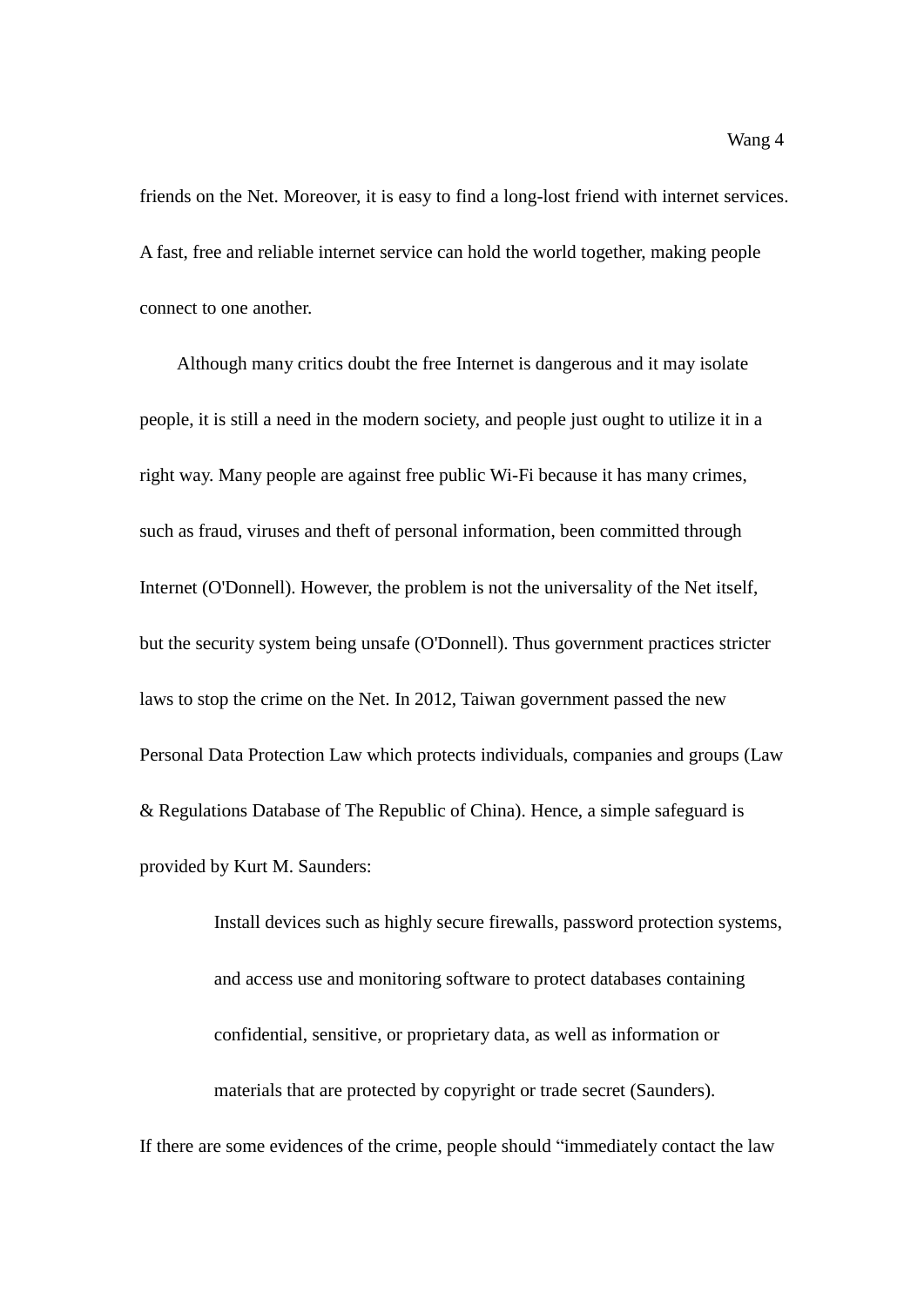enforcement authorities and cooperate fully with them to investigate the intrusion or misconduct (Saunders).

Also, many parents argue that free internet causes huge harms to their children. Sometimes teenagers become too addicted to the Internet (Young). To avoid these bad effects, they should divert their interest to other fields of life. That is to say, they should

pursue various hobbies, and not stay in front of the screen all the day (Young). The depression and isolation are not caused from the Internet itself, but from the false use of it (Weyers). Brent Weyers stated in his essay that the internet is beneficial within our society when considering the internet's effect to intelligence:

It is actually proven to increase our own intelligence as a society. In Steve Johnson's national bestseller *Everything Bad Is Good For You*, Johnson argues that the internet and our popular culture today is making us more intelligent due our means of obtaining, interpreting, and processing information. The fast paced and complicated nature of our lifestyle with the internet is making our brains evolve to become more intelligent (Weyers). Internet touches every part of our life, and plays a crucial role in modern society. Free public Wi-Fi enhances learning and working circumstances in cities. Besides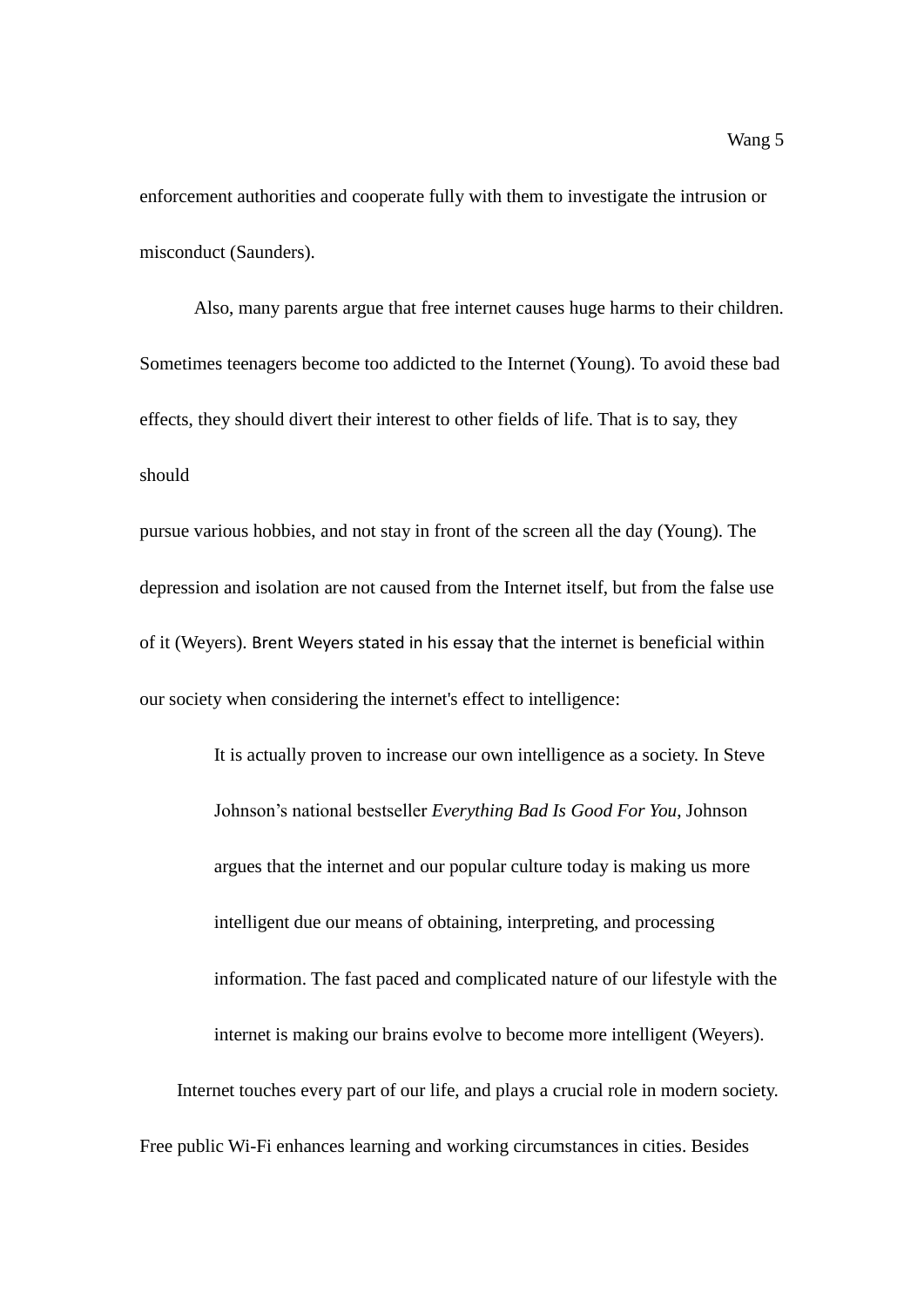that, it improves human life quality in many extremely positive ways. This service brings not merely convenience but also newly intelligence upon human brain. It is the decent use of the Net that matters. Therefore, we must have public Wi-Fi section and beware of its potential influence, and then make good use of it in order to benefit our life.

## Works Cited

Baehr, Craig. Schaller, Bob. *Writing for the Internet: A Guide to Real Communication in Virtual Space.* ABC-CLIO, 2010. Print.

Law & Regulations Database of The Republic of China. Online.

[<http://law.moj.gov.tw/ENG/Law/LawSearchLaw.aspx>](http://law.moj.gov.tw/ENG/Law/LawSearchLaw.aspx)

O'Donnell, Corey. *Hidden dangers of free public WiFi.* ZDNet. Oct 2006. Online

[<http://www.zdnet.com/article/hidden-dangers-of-free-public-wifi/>](http://www.zdnet.com/article/hidden-dangers-of-free-public-wifi/)

Fox, Scott. *Internet Riches: The Simple Money-Making Secrets of Online* 

*Millionaires.* AMACOM Div American Mgmt Assn, 2008. Print.